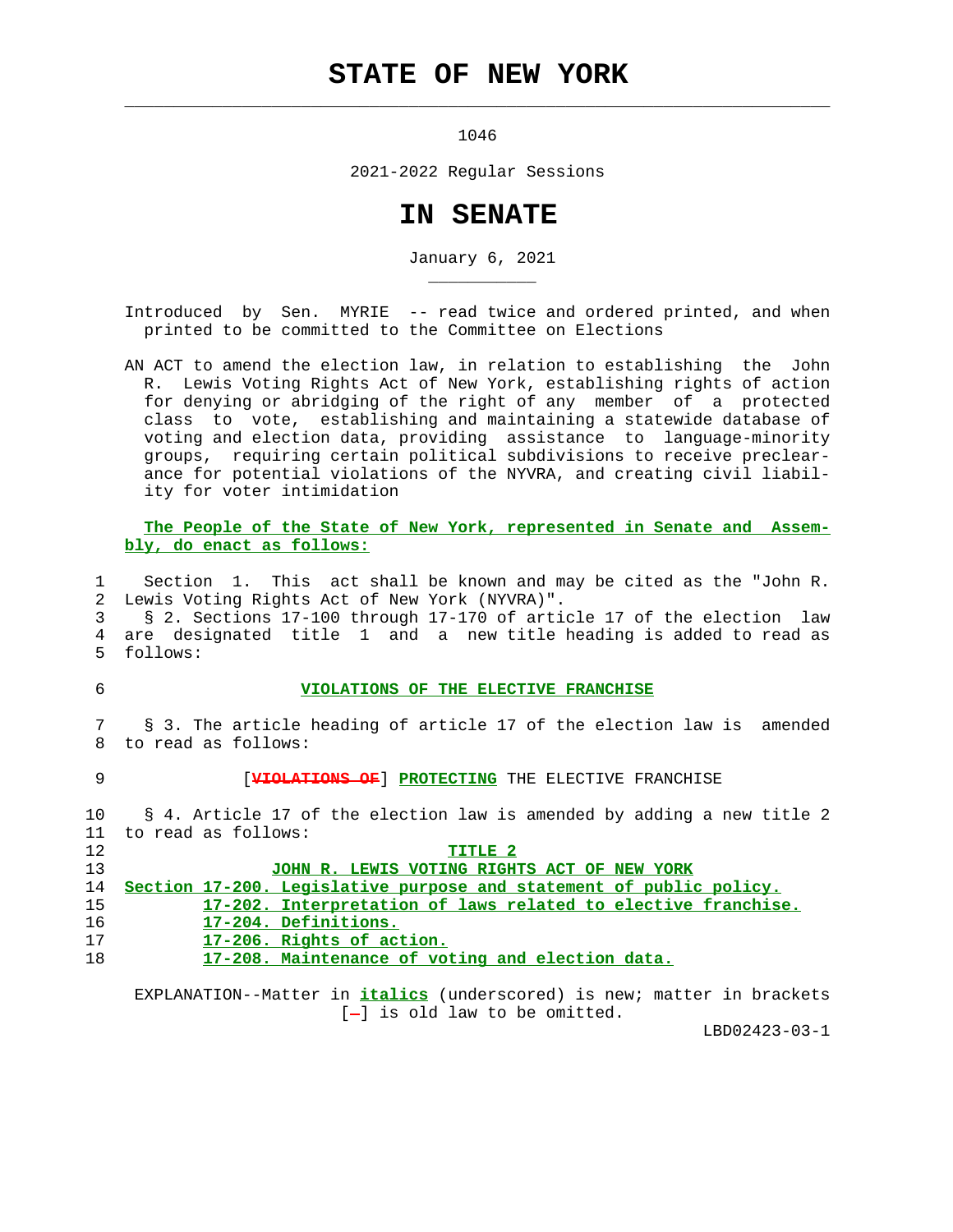| 1     | 17-210. Assistance for language-minority groups.                                |
|-------|---------------------------------------------------------------------------------|
| 2     | 17-212. Preclearance.                                                           |
| 3     | 17-214. Right of action against voter intimidation, deception or                |
| $\,4$ | obstruction.                                                                    |
|       |                                                                                 |
| 5     | 17-216. Attorneys' fees.                                                        |
| 6     | 17-218. Applicability.                                                          |
| 7     | 17-220. Severability.                                                           |
| 8     | \$ 17-200. Legislative purpose and statement of public policy. In               |
| 9     | recognition of the protections for the right to vote provided by the            |
| 10    | constitution of the state of New York, which substantially exceed the           |
| 11    | protections for the right to vote provided by the constitution of the           |
| 12    | United States, and in conjunction with the constitutional quarantees of         |
| 13    | equal protection, freedom of expression, and freedom of association             |
| 14    | under the law and against the denial or abridgement of the voting rights        |
| 15    | of members of a race, ethnicity, or language-minority group, it is the          |
| 16    | <u>public policy of the state of New York to:</u>                               |
| 17    | 1. Encourage participation in the elective franchise by all eligible            |
| 18    | voters to the maximum extent; and                                               |
|       | 2. Ensure that eligible voters who are members of racial, ethnic, and           |
| 19    |                                                                                 |
| 20    | language-minority groups shall have an equal opportunity to participate         |
| 21    | in the political processes of the state of New York, and especially to          |
| 22    | exercise the elective franchise.                                                |
| 23    | § 17-202. Interpretation of laws related to elective franchise.<br>In           |
| 24    | <u>further recognition of the protections for the right to vote provided by</u> |
| 25    | the constitution of the state of New York, statutes, rules and requ-            |
| 26    | lations, and local laws or ordinances related to the elective franchise         |
| 27    | shall be construed liberally in favor of (a) protecting the right to            |
| 28    | cast an effective ballot; (b) ensuring that eligible voters are not             |
| 29    | impaired in registering to vote or voting including having their votes          |
| 30    | counted, and (c) ensuring equitable access with regard to race, ethnici-        |
| 31    | ty, and language-minority groups to opportunities to register to vote           |
| 32    | and to vote.                                                                    |
| 33    | § 17-204. Definitions. For the purposes of this title:                          |
| 34    | 1. "At-large" method of election means a method of electing members to          |
| 35    | the governing body of a political subdivision: (a) in which all of the          |
| 36    | voters of the entire political subdivision elect each of the members to         |
| 37    | the governing body; (b) in which the candidates are required to reside          |
| 38    | within given areas of the political subdivision and all of the voters of        |
| 39    | the entire political subdivision elect each of the members to the               |
| 40    | governing body; or (c) that combines at-large elections with district-          |
| 41    | based elections, unless the only member of the governing body of a poli-        |
| 42    | tical subdivision elected at-large holds exclusively executive responsi-        |
| 43    |                                                                                 |
|       | bilities. At-large method of election does not include ranked-choice            |
| 44    | voting, cumulative voting, and limited voting.                                  |
| 45    | "District-based" method of election means a method of electing<br>2.            |
| 46    | members to the governing body of a political subdivision using a                |
| 47    | districting or redistricting plan in which each member of the governing         |
| 48    | body resides within a district or ward that is a divisible part of the          |
| 49    | political subdivision and is elected only by voters residing within that        |
| 50    | district or ward, except for a member of the governing body that holds          |
| 51    | exclusively executive responsibilities.                                         |
| 52    | 3. "Alternative" method of election means a method of electing members          |
| 53    | to the governing body of a political subdivision using a method other           |
| 54    | than at-large or district-based, including, but not limited to, ranked-         |
|       |                                                                                 |

**choice voting, cumulative voting, and limited voting.**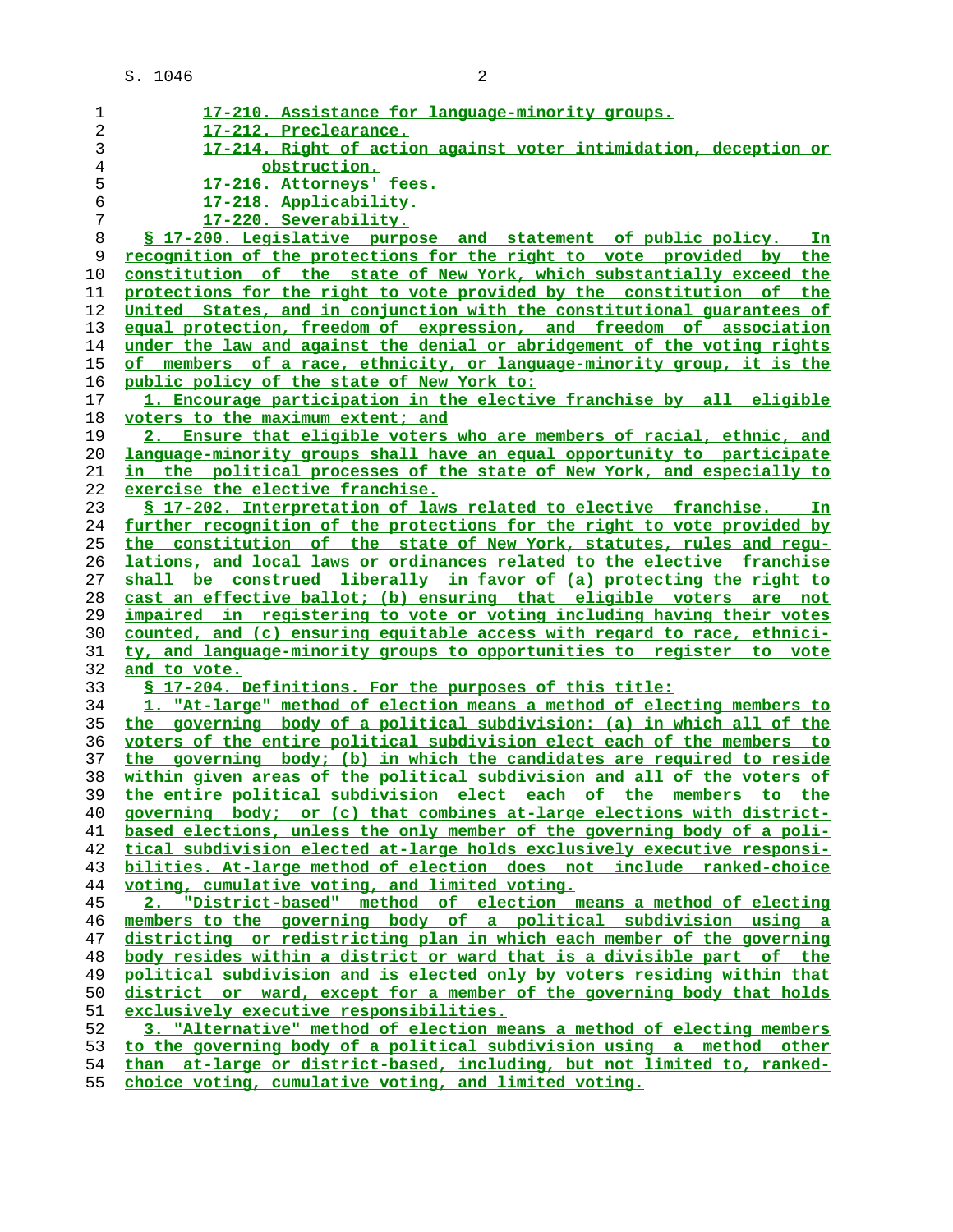| 1  | 4. "Political subdivision" means a geographic area of representation     |
|----|--------------------------------------------------------------------------|
| 2  | created for the provision of government services, including, but not     |
| 3  | limited to, a county, city, town, village, school district, or any other |
| 4  | district organized pursuant to state or local law.                       |
|    |                                                                          |
| 5  | "Protected class" means a class of eligible voters who are members       |
| 6  | of a race, ethnicity, or language-minority group, as referenced and      |
| 7  | defined in the federal voting rights act.                                |
| 8  | 6. "Racially polarized voting" means voting in which there is a          |
| 9  | difference in the candidate or electoral choice preferred by members in  |
|    |                                                                          |
| 10 | a protected class, and the candidate or electoral choice preferred by    |
| 11 | the rest of the electorate. The methodologies for estimating group       |
| 12 | voting behavior as approved in applicable federal cases to enforce the   |
| 13 | federal voting rights act to establish racially polarized voting may be  |
| 14 | used for purposes of this subdivision to prove that elections are char-  |
| 15 | acterized by racially polarized voting, but those methodologies shall    |
|    |                                                                          |
| 16 | not be the exclusive means of proving racially polarized voting.         |
| 17 | 7. "Federal voting rights act" means the federal Voting Rights Act of    |
| 18 | 1965, 52 U.S.C. § 10301 et seq.                                          |
| 19 | 8. The "civil rights bureau" means the civil rights bureau of the        |
| 20 | <u>office of the attorney general.</u>                                   |
| 21 | \$ 17-206. Rights of action. 1. Right of action against voter            |
|    |                                                                          |
| 22 | suppression. (a) No voting qualification, prerequisite to voting, law,   |
| 23 | ordinance, standard, practice, procedure, regulation, or policy shall be |
| 24 | enacted or implemented by any board of elections or political subdivi-   |
| 25 | sion in a manner that results in a denial or abridgement of the right of |
| 26 | any member of a protected class to vote.                                 |
| 27 | (b) A violation is established if, based on the totality of the          |
| 28 | circumstances, members of a protected class have less opportunity than   |
|    |                                                                          |
| 29 | other members of the electorate to participate in the political process  |
| 30 | or elect candidates or electoral choices preferred by members of the     |
| 31 | protected class.                                                         |
| 32 | (c) Circumstances that may be considered include, but are not limited    |
| 33 | to, the extent to which members of a protected class have been elected   |
| 34 | to office in the state or political subdivision and the extent to which  |
| 35 | members of a protected class in the state or political subdivision vote  |
|    |                                                                          |
| 36 | at lower rates than other members of the electorate.                     |
| 37 | (d) For political subdivisions where either the primary or general       |
| 38 | election is held on a date that is not concurrent with the primary or    |
| 39 | general election dates for state, county, or city office as established  |
| 40 | in section eight of article three or section eight of article thirteen   |
| 41 | of the constitution, and in state law, there shall be a presumption that |
| 42 | the date of election results in the denial or abridgement of the right   |
|    |                                                                          |
| 43 | to vote where for three consecutive general elections in which there is  |
| 44 | at least one contested race for an office, the number of actual voters   |
| 45 | in each contested election is less than twenty-five percent of the total |
| 46 | number of votes cast in the most recent general election for the presi-  |
| 47 | dency of the United States by voters in the political subdivision, or in |
| 48 | which, for any protected class consisting of at least twenty-five thou-  |
| 49 | sand citizens of voting age or whose members comprise at least ten       |
|    |                                                                          |
| 50 | percent of the citizen voting age population, the percent of members of  |
| 51 | that protected class that are actual voters is at least twenty-five      |
| 52 | percent lower than the percent of citizens of voting age that are not    |
| 53 | members of that protected class that are actual voters.                  |
| 54 | 2. Right of action against vote dilution. (a) A method of election,      |
| 55 | including at-large, district-based, or alternative, shall not have the   |
| 56 | effect of impairing the ability of members of a protected class to elect |
|    |                                                                          |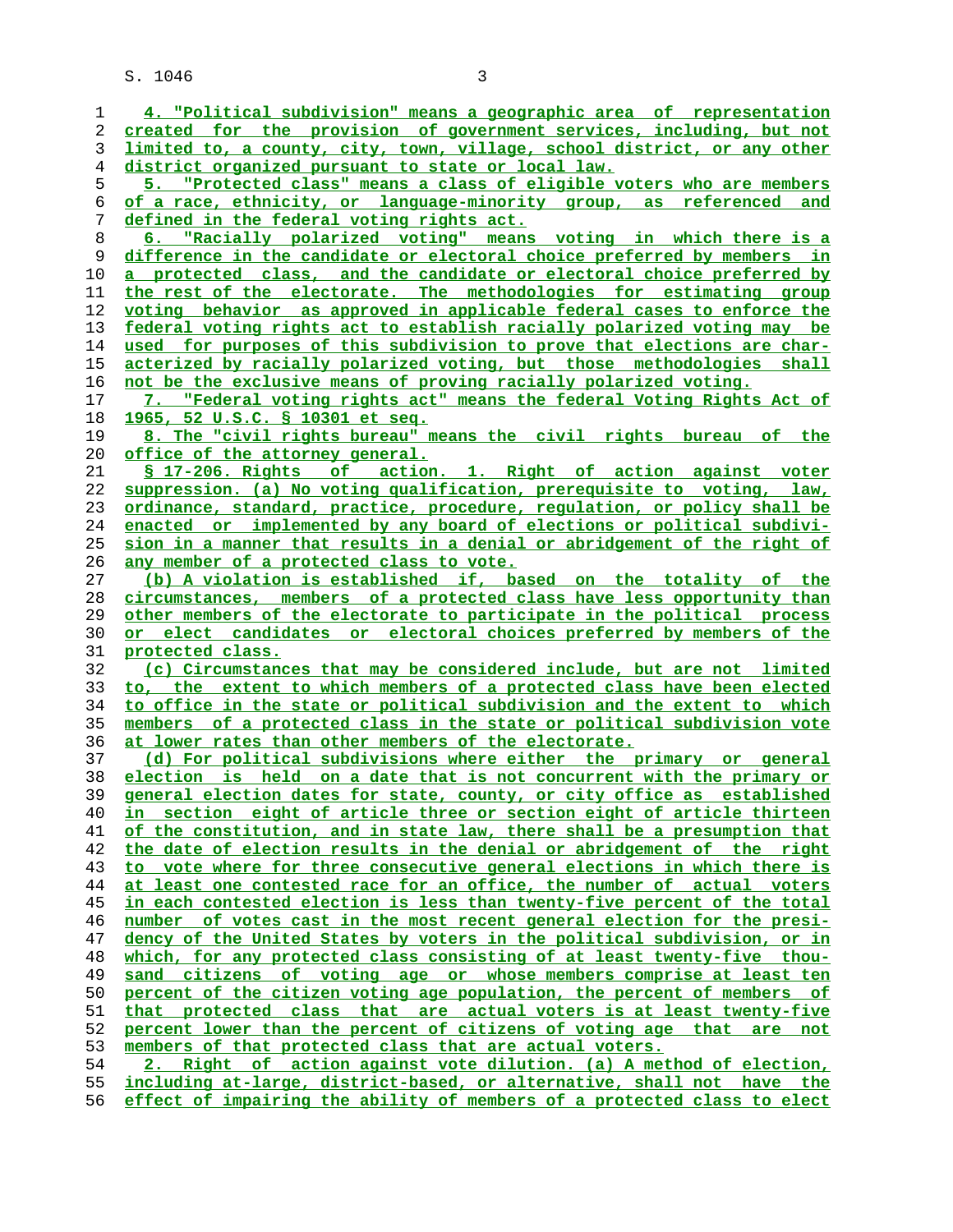**candidates of their choice or influence the outcome of elections, as a result of the dilution or the abridgment of the rights of members of the protected class. (b) A violation of this subdivision shall be: (i) established if a political subdivision uses an at-large method of election and it is shown that either: (A) voting patterns of members of the protected class within the political subdivision are racially polar- ized; or (B) under the totality of the circumstances, the ability of members of the protected class to elect candidates of their choice or influence the outcome of elections is impaired; or (ii) established if a political subdivision uses a district-based or alternative method of election and it is shown that candidates or elec- toral choices preferred by members of the protected class would usually be defeated, and either: (A) voting patterns of members of the protected class within the political subdivision are racially polarized; or (B) under the totality of the circumstances, the ability of members of the protected class to elect candidates of their choice or influence the outcome of elections is impaired; or (iii) presumptively established if it is shown that the political subdivision used race, ethnicity, or language-minority group, or another characteristic that serves as a proxy for race, ethnicity, or language- minority group, for the purpose of districting or redistricting. A poli- tical subdivision shall only rebut this presumption by showing that race, ethnicity, or language-minority group, or another characteristic that serves as a proxy for race, ethnicity, or language-minority group, was used to the extent necessary to comply with this title, the federal voting rights act, the constitution, or the constitution of the United States. (c) In assessing whether voting patterns of members of the protected class within the political subdivision are racially polarized or whether candidates or electoral choices preferred by members of the protected class would usually be defeated: (i) elections conducted prior to the filing of an action pursuant to this subdivision are more probative than elections conducted after the filing of the action; (ii) evidence concerning elections for members of the governing body of the political subdivision are more probative than evidence concerning other elections; (iii) statistical evidence is more probative than non-statistical evidence; (iv) where there is evidence that more than one protected class of eligible voters are politically cohesive in the political subdivision, members of each of those protected classes may be combined; (v) evidence concerning the intent on the part of the voters, elected officials, or the political subdivision to discriminate against a protected class is not required; (vi) evidence that voting patterns and election outcomes could be explained by factors other than racially polarized voting, including but not limited to partisanship, shall not be considered; (vii) evidence that sub-groups within a protected class have different voting patterns shall not be considered; (viii) evidence concerning whether members of a protected class are geographically compact or concentrated shall not be considered, but may be a factor in determining an appropriate remedy; and (ix) evidence concerning project- ed changes in population or demographics shall not be considered, but may be a factor, in determining an appropriate remedy. (d) In assessing whether, under the totality of the circumstances, the ability of members of the protected class to elect candidates of their choice or influence the outcome of elections is impaired, factors that**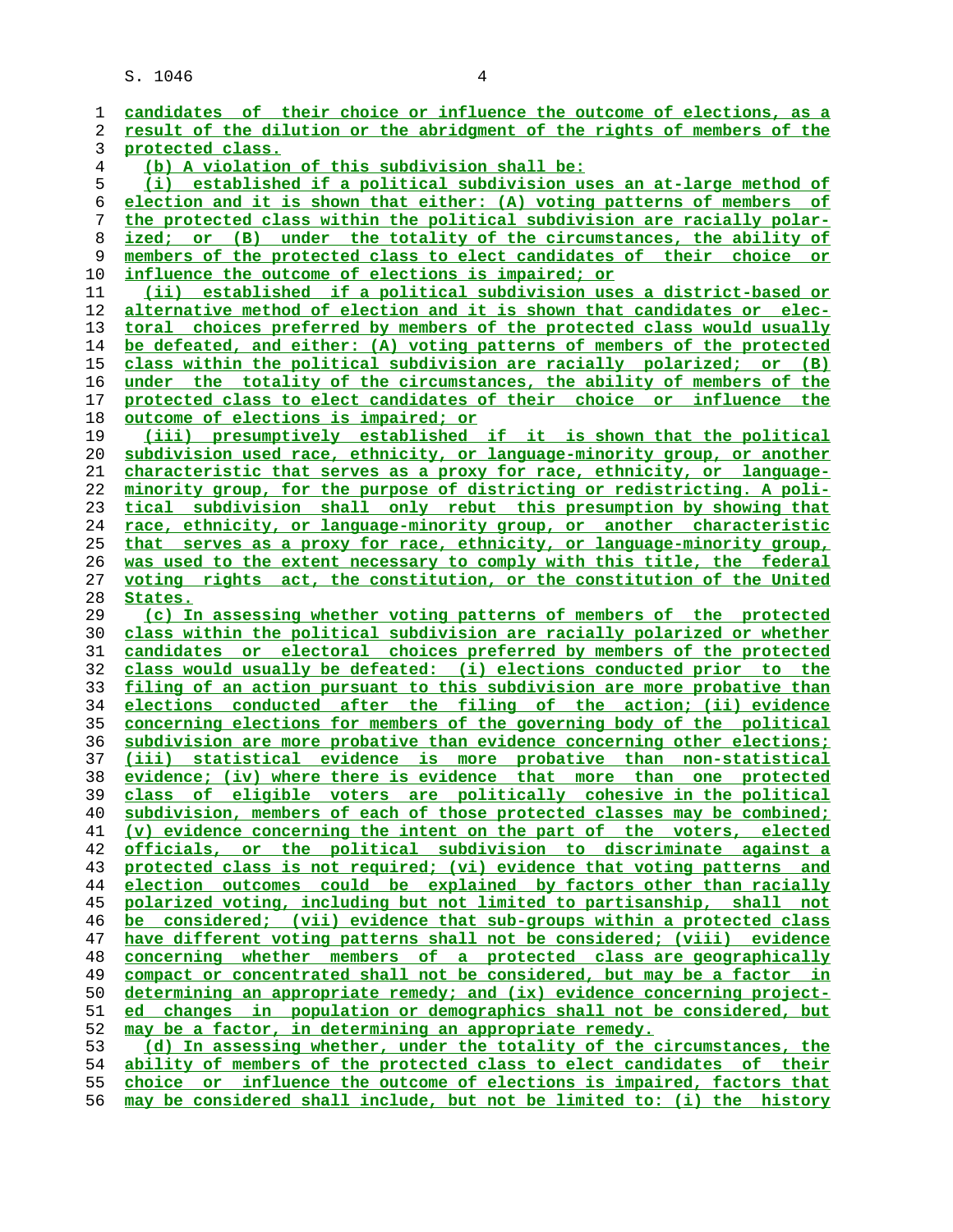**of discrimination in the political subdivision, geographic region, or the state; (ii) the extent to which members of the protected class have been elected to office in the political subdivision; (iii) the use of any voting qualification, prerequisite to voting, law, ordinance, stand- ard, practice, procedure, regulation, or policy that may enhance the dilutive effects of the election scheme; (iv) denial of access of either eligible voters or candidates who are members of the protected class to those processes determining which groups of candidates will receive access to the ballot, financial support, or other support in a given election; (v) the extent to which members of the protected class contribute to political campaigns at lower rates; (vi) the extent to which members of a protected class in the state or political subdivision vote at lower rates than other members of the electorate; (vii) the extent to which members of the protected class are disadvantaged in areas including but not limited to education, employment, health, crimi- nal justice, housing, land use, or environmental protection; (viii) the extent to which members of the protected class are disadvantaged in other areas which may hinder their ability to participate effectively in the political process; (ix) the use of overt or subtle racial appeals in political campaigns; (x) a significant lack of responsiveness on the part of elected officials to the particularized needs of members of the protected class; and (xi) whether the political subdivision has a compelling policy justification for adopting or maintaining the method of election. No factor is dispositive or necessary to establish the existence of racially polarized voting. Evidence of these factors concerning the state, private actors, or other political subdivisions in the geographic region may be considered but is less probative than evidence concerning the political subdivision itself. 3. Standing. Any aggrieved person, organization whose membership includes or is likely to include aggrieved persons, organization whose mission would be frustrated by a violation of this section, organization that would expend resources in order to fulfill its mission as a result of a violation of this section, or the attorney general may file an action pursuant to this section in the supreme court of the county in which the political subdivision is located. 4. Remedies. (a) Upon a finding of a violation of any provision of this section, the court shall implement appropriate remedies that are tailored to remedy the violation. Remedies may include, but shall not be limited to: (i) a district-based method of election; (ii) an alternative method of election; (iii) new or revised districting or redistricting plans; (iv) elimination of staggered elections so that all members of the governing body are elected on the same date; (v) increasing the size of the governing body; (vi) moving the dates of elections to be concurrent with the primary or general election dates for state, county, or city office as estab- lished in section eight of article three or section eight of article thirteen of the constitution; (vii) additional voting hours or days; (viii) additional polling locations; (ix) additional means of voting such as voting by mail; (x) ordering of special elections; (xi) requiring expanded opportunities for voter registration; (xii) requiring additional voter education;**

**(xiii) modifying the election calendar; or**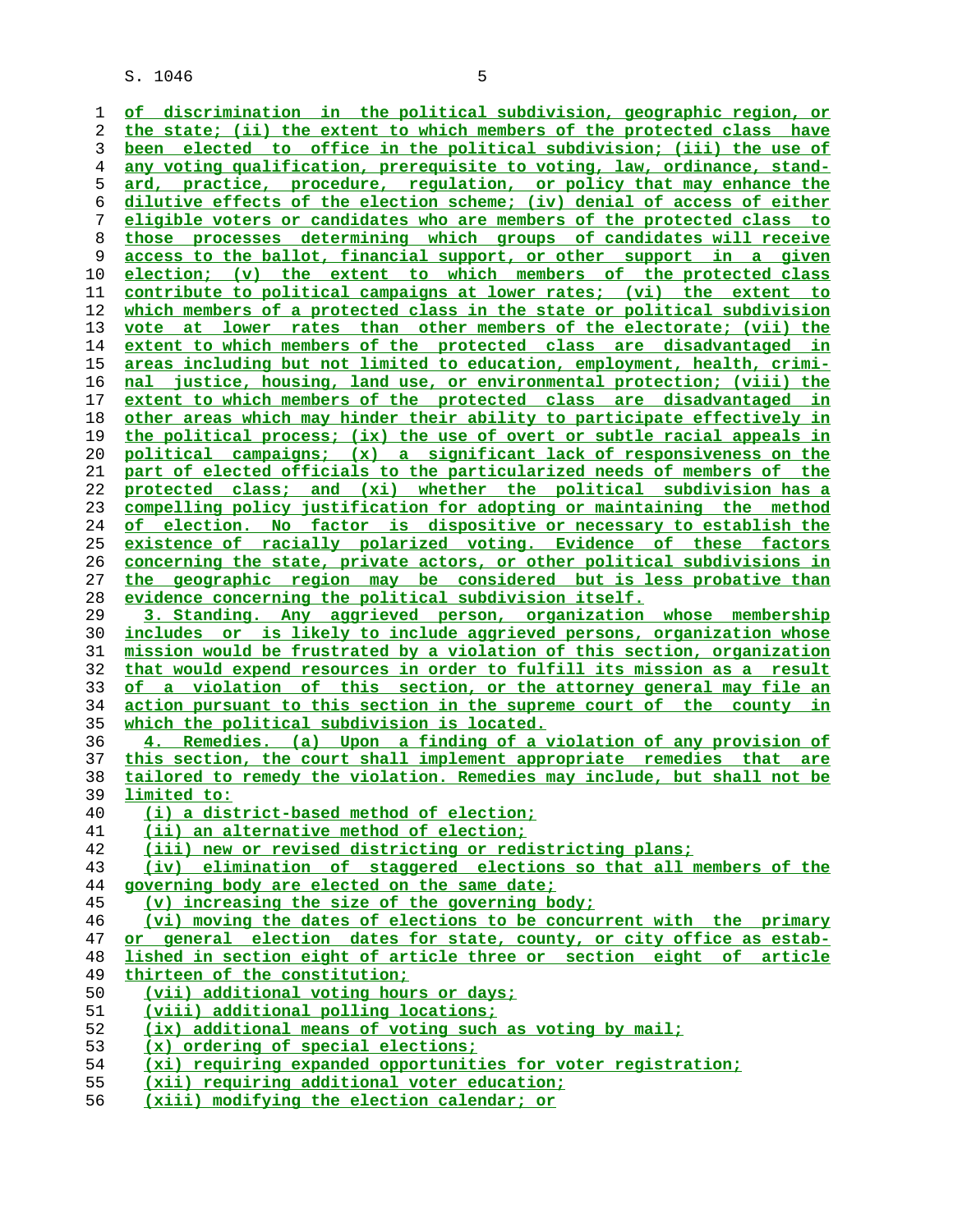**(xiv) the restoration or addition of persons to registration lists. (b) The court shall only adopt a remedy that will not diminish the ability of minority groups to participate in the political process and to elect their preferred candidates to office. The court shall consider proposed remedies by any parties and interested non-parties, and shall not provide deference or priority to a proposed remedy because it is proposed by the political subdivision. This title gives the court authority to implement remedies notwithstanding any other provision of law, including any other state or local law. 5. Procedures for implementing new or revised districting or redis- tricting plans. The governing body of a political subdivision with the authority under this title and all applicable state and local laws to enact and implement a new method of election that will replace the poli- tical subdivision's at-large method of election with a district-based or alternative method of election, or enact and implement a new districting or redistricting plan, shall undertake each of the steps enumerated in this subdivision, if proposed subsequent to receipt of a NYVRA notifica- tion letter, as defined in subdivision six of this section, or the filing of a claim pursuant to this title or the federal voting rights act. (a) Before drawing a draft districting or redistricting plan or plans of the proposed boundaries of the districts, the political subdivision shall hold at least two public hearings over a period of no more than thirty days, at which the public is invited to provide input regarding the composition of the districts. Before these hearings, the political subdivision may conduct outreach to the public, including to non-Engl- ish-speaking communities, to explain the districting or redistricting process and to encourage public participation. (b) After all draft districting or redistricting plans are drawn, the political subdivision shall publish and make available for release at least one draft districting or redistricting plan and, if members of the governing body of the political subdivision will be elected in their districts at different times to provide for staggered terms of office, the potential sequence of the elections. The political subdivision shall also hold at least two additional hearings over a period of no more than forty-five days, at which the public is invited to provide input regard- ing the content of the draft districting or redistricting plan or plans and the proposed sequence of elections, if applicable. The draft districting or redistricting plan or plans shall be published at least seven days before consideration at a hearing. If the draft districting or redistricing plan or plans are revised at or following a hearing, the revised versions shall be published and made available to the public for at least seven days before being adopted. (c) In determining the final sequence of the district elections conducted in a political subdivision in which members of the governing body will be elected at different times to provide for staggered terms of office, the governing body shall give special consideration to the purposes of this title, and it shall take into account the preferences expressed by members of the districts. 6. Notification requirement and safe harbor for judicial actions. Before commencing a judicial action against a political subdivision under this section, a prospective plaintiff shall send by certified mail a written notice to the clerk of the political subdivision, or, if the political subdivision does not have a clerk, the governing body of the political subdivision, against which the action would be brought, asserting that the political subdivision may be in violation of this**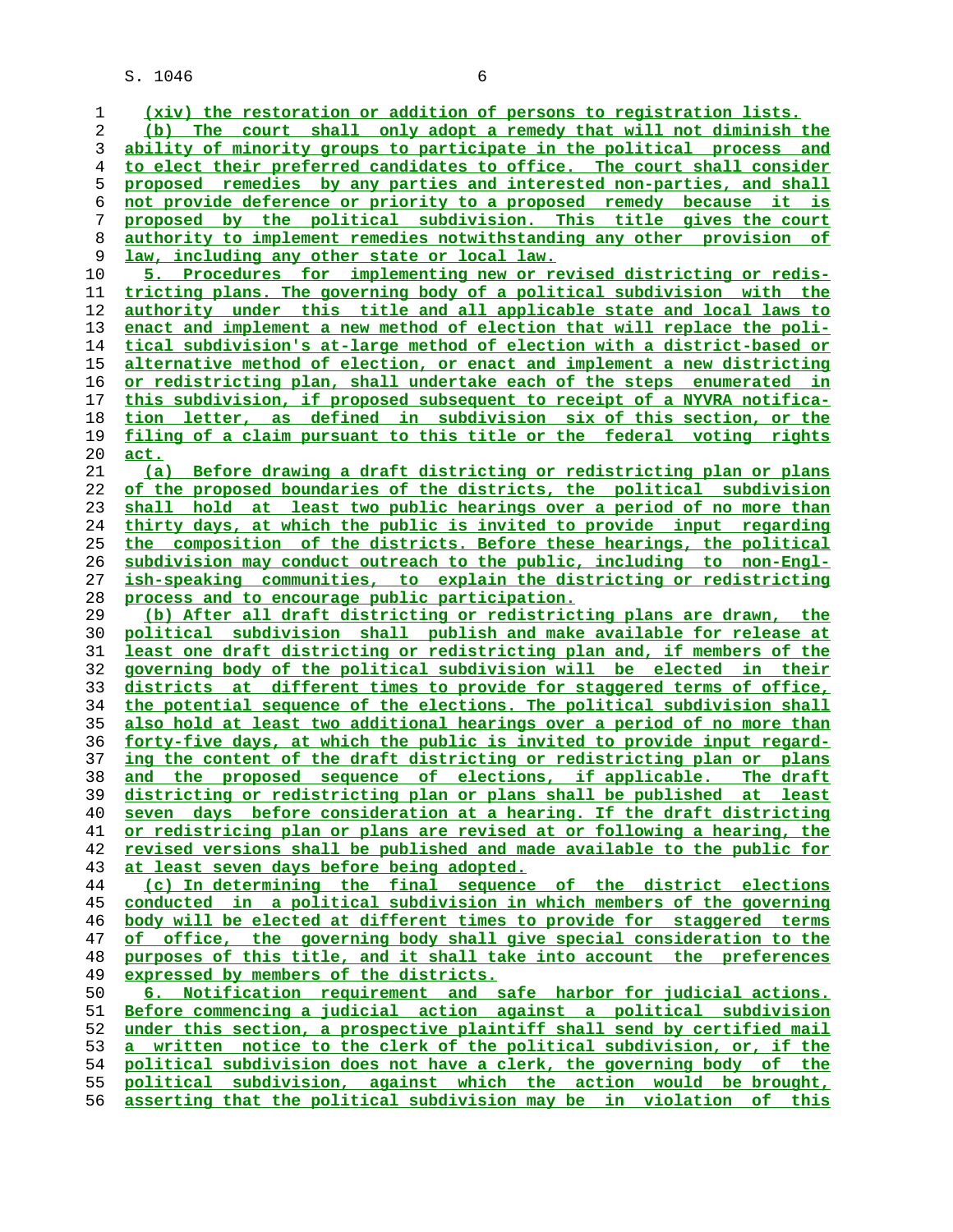**title. This written notice shall be referred to as a "NYVRA notification letter" in this title. For actions against a school district or any other political subdivision that holds elections governed by the educa- tion law, the prospective plaintiff shall also send by certified mail a copy of the NYVRA notification letter to the commissioner of education. (a) A prospective plaintiff shall not commence a judicial action against a political subdivision under this section within fifty days of sending to the political subdivision a NYVRA notification letter. (b) Before receiving a NYVRA notification letter, or within fifty days of mailing of a NYVRA notification letter, the governing body of a poli- tical subdivision may pass a resolution affirming: (i) the political subdivision's intention to enact and implement a remedy for a potential violation of this title; (ii) specific steps it will undertake to facil** itate approval and implementation of such a remedy; and (iii) a schedule **for enacting and implementing such a remedy. Such a resolution shall be referred to as a "NYVRA resolution" in this title. If a political subdi- vision passes a NYVRA resolution, a prospective plaintiff shall not commence an action to enforce this section against the political subdi- vision within ninety days of the resolution's passage. For actions against a school district, the commissioner of education may order the enactment of an NYVRA resolution pursuant to the commissioner's authori- ty under section three hundred five of the education law. (c) If the governing body of a political subdivision lacks the author- ity under this title or applicable state law or local laws to enact or implement a remedy identified in a NYVRA resolution within ninety days after the passage of the NYVRA resolution, or if the political subdivi- sion is a covered entity as defined under section 17-212 of this title, the governing body of the political subdivision may undertake the steps enumerated in the following provisions upon passage of a NYVRA resol- ution: (i) The governing body of the political subdivision may approve a proposed remedy that complies with this title and submit such a proposed remedy to the civil rights bureau. Such a submission shall be referred to as a "NYVRA proposal" in this title. (ii) Prior to passing a NYVRA proposal, the political subdivision shall hold at least one public hearing, at which the public is invited to provide input regarding the NYVRA proposal. Before this hearing, the political subdivision may conduct outreach to the public, including to non-English-speaking communities, to encourage public participation. (iii) Within sixty days of receipt of a NYVRA proposal, the civil rights bureau shall either grant or deny approval of the NYVRA proposal. (iv) The civil rights bureau shall only grant approval to the NYVRA proposal if it concludes that: (A) the political subdivision may be in violation of this title; (B) the NYVRA proposal would remedy any poten- tial violation of this title; (C) the NYVRA proposal is unlikely to violate the constitution or any federal law; (D) the NYVRA proposal will not diminish the ability of minority groups to participate in the poli- tical process and to elect their preferred candidates to office; and (E)** implementation of the NYVRA proposal is feasible. The civil rights **bureau may grant approval to the NYVRA proposal notwithstanding any other provision of law, including any other state or local law. (v) If the civil rights bureau grants approval, the NYVRA proposal shall be enacted and implemented immediately, notwithstanding any other provision of law, including any other state or local law. If the poli- tical subdivision is a covered entity as defined under section 17-212 of**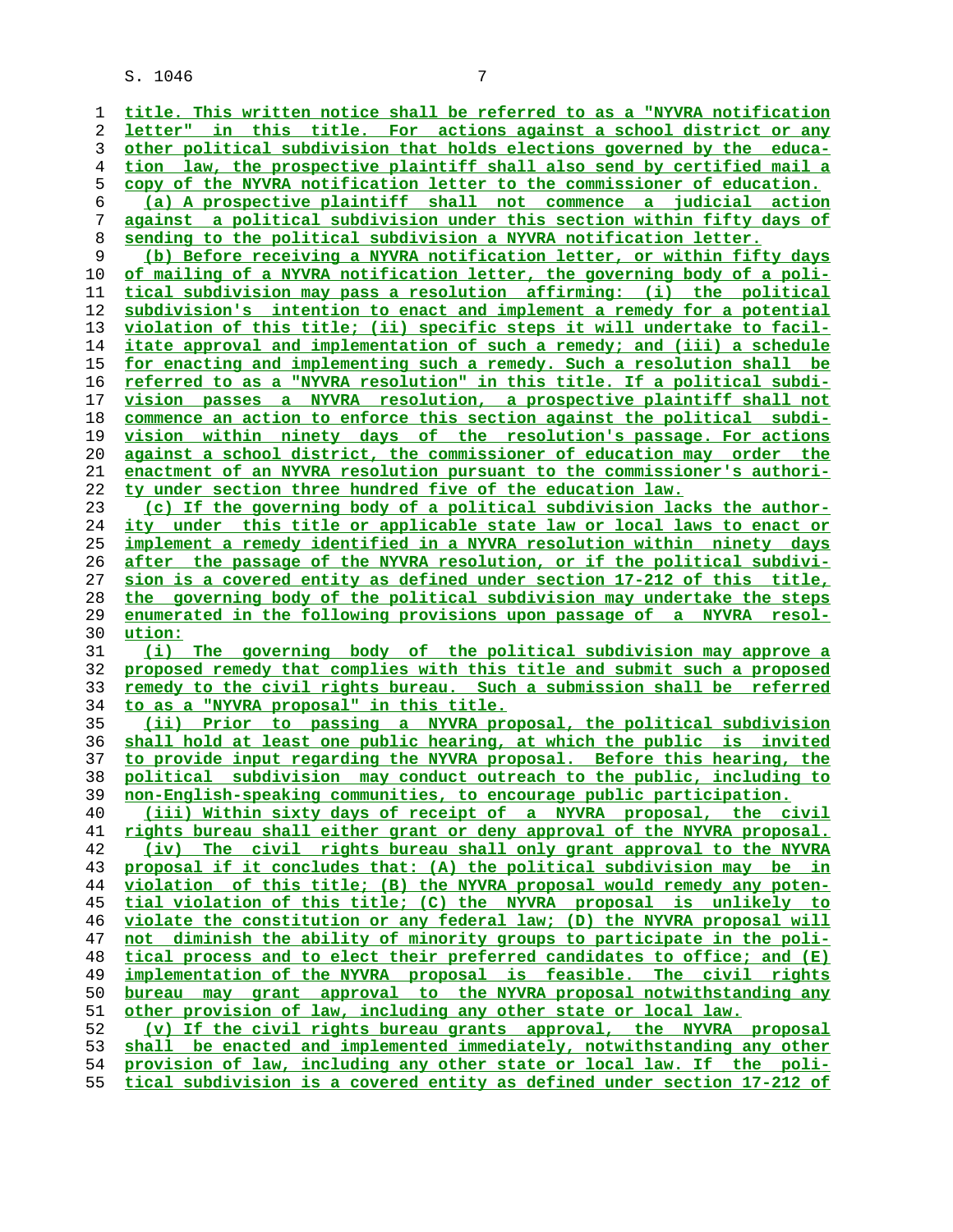| 1        | this title, there shall be no need for the political subdivision to also                                                                  |
|----------|-------------------------------------------------------------------------------------------------------------------------------------------|
| 2        | obtain preclearance for the NYVRA proposal pursuant to such section.                                                                      |
| 3        | If the civil rights bureau denies approval, the NYVRA proposal<br>(vi)                                                                    |
| 4        | shall not be enacted or implemented. The civil rights bureau may, in its                                                                  |
| 5        | discretion, interpose objections explaining its basis or indicate anoth-                                                                  |
| 6        | er NYVRA proposal for which it would grant approval.                                                                                      |
| 7        | (vii) If the civil rights bureau does not respond, the NYVRA proposal                                                                     |
| 8        | shall not be enacted or implemented.                                                                                                      |
| 9        | (d) A political subdivision that has passed a NYVRA resolution may                                                                        |
| 10       | enter into an agreement with a prospective plaintiff who sends a NYVRA                                                                    |
| 11       | notification letter providing that such a prospective plaintiff shall                                                                     |
| 12       | not commence an action to enforce this section against the political                                                                      |
| 13       | subdivision for an additional ninety days. This written agreement may be                                                                  |
| 14       | referred to as a "NYVRA extension agreement". The NYVRA extension agree-                                                                  |
| 15       | ment shall include a requirement that either the political subdivision                                                                    |
| 16       | shall enact and implement a remedy that complies with this title or the                                                                   |
| 17       | political subdivision shall pass a NYVRA proposal and submit it to the                                                                    |
| 18       | civil rights bureau.                                                                                                                      |
| 19       | (e) If, pursuant to a process commenced by a NYVRA notification                                                                           |
| 20       | <u>letter, a political subdivision enacts or implements a remedy or the</u>                                                               |
| 21       | civil rights bureau grants approval to a NYVRA proposal, a prospective                                                                    |
| 22       | plaintiff who sent the NYVRA notification letter may, within thirty days                                                                  |
| 23       | of the enactment or implementation of the remedy or approval of the                                                                       |
| 24       | NYVRA proposal, demand reimbursement for the cost of the work product                                                                     |
| 25       | generated to support the NYVRA notification letter. A prospective plain-                                                                  |
| 26       | tiff shall make the demand in writing and shall substantiate the demand                                                                   |
| 27       | with financial documentation, such as a detailed invoice for demography                                                                   |
| 28       | services or for the analysis of voting patterns in the political subdi-                                                                   |
| 29       | vision. A political subdivision may request additional documentation if                                                                   |
| 30       | the provided documentation is insufficient to corroborate the claimed                                                                     |
| 31       | costs. A political subdivision shall reimburse a prospective plaintiff                                                                    |
| 32       | for reasonable costs claimed, or in an amount to which the parties mutu-                                                                  |
| 33       | ally agree, within forty-five days of receiving the written demand,                                                                       |
| 34       | except that if more than one prospective plaintiff is entitled to                                                                         |
| 35       | <u>reimbursement, the political subdivision shall reimburse the prospective</u>                                                           |
| 36       | <u>plaintiffs in the order in which they sent NYVRA notification letters</u>                                                              |
| 37       | <u>and the forty-five day time period described herein shall apply only to</u>                                                            |
| 38<br>39 | reimbursement of the first prospective plaintiff who sent a written<br>notice. The cumulative amount of reimbursements to all prospective |
| 40       | plaintiffs, except for actions brought by the attorney general, shall                                                                     |
| 41       | not exceed forty-three thousand dollars, as adjusted annually to the                                                                      |
| 42       | consumer price index for all urban consumers, United States city aver-                                                                    |
| 43       | age, as published by the United States department of labor.                                                                               |
| 44       | (f) Notwithstanding the provisions of this subdivision, if the first                                                                      |
| 45       | day for designating petitions for a political subdivision's next regular                                                                  |
| 46       | election to select members of its governing board has begun or is sched-                                                                  |
| 47       | uled to begin within thirty days, or if a political subdivision is sche-                                                                  |
| 48       | duled to conduct any election within one hundred twenty days, a plain-                                                                    |
| 49       | tiff alleging that the mode of election or districting or redistricting                                                                   |
| 50       | plan in effect for that election will violate this title may commence a                                                                   |
| 51       | judicial action against a political subdivision under this section,                                                                       |
| 52       | provided that the relief sought by such a plaintiff includes preliminary                                                                  |
| 53       | relief for that election. Prior to or concurrent with commencing such a                                                                   |
| 54       | judicial action, any such plaintiff shall also submit a NYVRA notifica-                                                                   |
| 55       | tion letter to the political subdivision. If a judicial action commenced                                                                  |
| 56       | under this provision is withdrawn or dismissed for mootness because the                                                                   |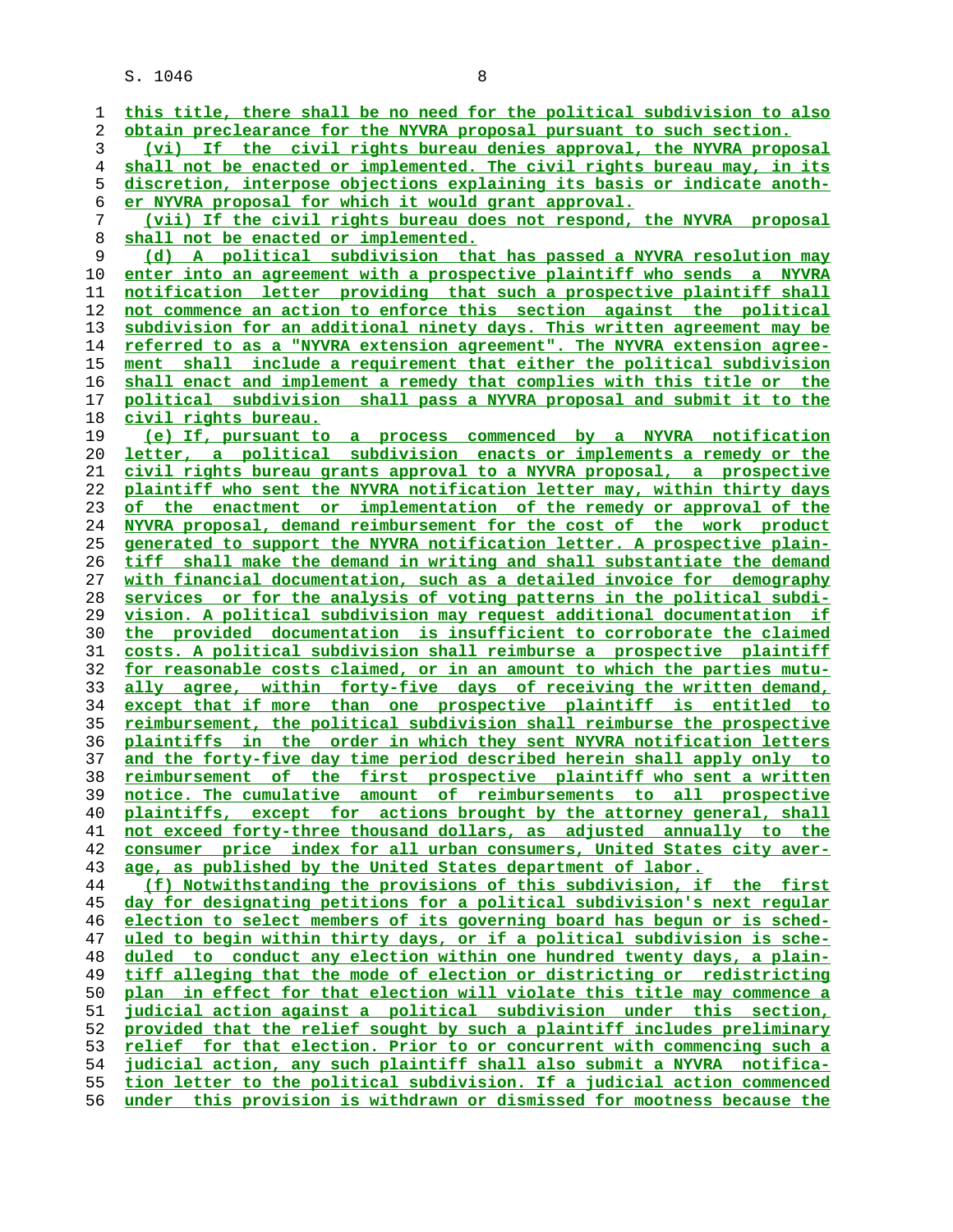| 1              | political subdivision has enacted or implemented a remedy or the civil   |
|----------------|--------------------------------------------------------------------------|
| 2              | rights bureau has granted approval of a NYVRA proposal pursuant to a     |
| 3              | process commenced by a NYVRA notification letter, any such plaintiff may |
| $\overline{4}$ | <u>only demand reimbursement pursuant to this subdivision.</u>           |
| 5              | 7. Expedited judicial proceedings and preliminary relief. Because of     |
| б              | the frequency of elections, the severe consequences and irreparable harm |
| 7              | of holding elections under unlawful conditions, and the expenditure to   |
| 8              | defend potentially unlawful conditions that benefit incumbent officials, |
| 9              | actions brought pursuant to this section shall be subject to expedited   |
| 10             | pretrial and trial proceedings and receive an automatic calendar prefer- |
| 11             | ence. In any action alleging a violation of this section in which a      |
|                | plaintiff party seeks preliminary relief with respect to an upcoming     |
| 12             |                                                                          |
| 13             | election, the court shall grant relief if it determines that: (a) plain- |
| 14             | tiffs are more likely than not to succeed on the merits; and (b) it is   |
| 15             | possible to implement an appropriate remedy that would resolve the       |
| 16             | alleged violation in the upcoming election.                              |
| 17             | § 17-208. Maintenance of voting and election data. 1. Establishment      |
| 18             | of<br>a statewide database. There shall be established within the state  |
| 19             | university of New York a repository of the data necessary to assist the  |
| 20             | state and all political subdivisions with evaluating whether and to what |
| 21             | extent existing laws and practices with respect to voting and elections  |
| 22             | are consistent with the public policy expressed in this title, imple-    |
| 23             | menting best practices in voting and elections to achieve the purposes   |
| 24             | of this title, and to investigate potential infringements upon the right |
| 25             | to vote. This repository shall be referred to as the "statewide data-    |
| 26             | base" in this title.                                                     |
| 27             | 2. Director of the statewide database. The operation of the statewide    |
| 28             | database shall be the responsibility of the director of the statewide    |
| 29             | database, hereinafter referred to in this title as the "director", who   |
| 30             | shall be a member of the faculty of the state university of New York     |
| 31             | with doctoral-level expertise in demography, statistical analysis, and   |
| 32             | electoral systems. The director shall be appointed by the governor.      |
| 33             | 3. Statewide database staff. The director shall appoint such staff as    |
| 34             | are necessary to implement and maintain the statewide database.          |
| 35             | 4. Data, information, and estimates maintained. The statewide database   |
|                |                                                                          |
| 36             | shall maintain in electronic format at least the following data and      |
| 37             | records for at least the previous twelve year period:                    |
| 38             | (a) Estimates of the total population, voting age population, and        |
| 39             | citizen voting age population by race, ethnicity, and language-minority  |
| 40             | group, broken down to the election district level on a year-by-year      |
| 41             | basis for every political subdivision in the state, based on data from   |
| 42             | the United States census bureau, American community survey, or data of   |
| 43             | comparable quality collected by a public office.                         |
| 44             | (b) Election results at the election district level for every state-     |
| 45             | wide election and every election in every political subdivision.         |
| 46             | (c) Contemporaneous voter registration lists, voter history files,       |
| 47             | election day poll site locations, and early voting site locations, for   |
| 48             | every election in every political subdivision.                           |
| 49             | (d) Contemporaneous maps, descriptions of boundaries, and shapefiles     |
| 50             | for election districts.                                                  |
| 51             | (e) Election day or early voting poll sites including, but not limited   |
| 52             | to, lists of election districts assigned to each polling place, if       |
| 53             | applicable.                                                              |
| 54             | (f) Districting or redistricting plans for every election in every       |
|                |                                                                          |

**political subdivision.**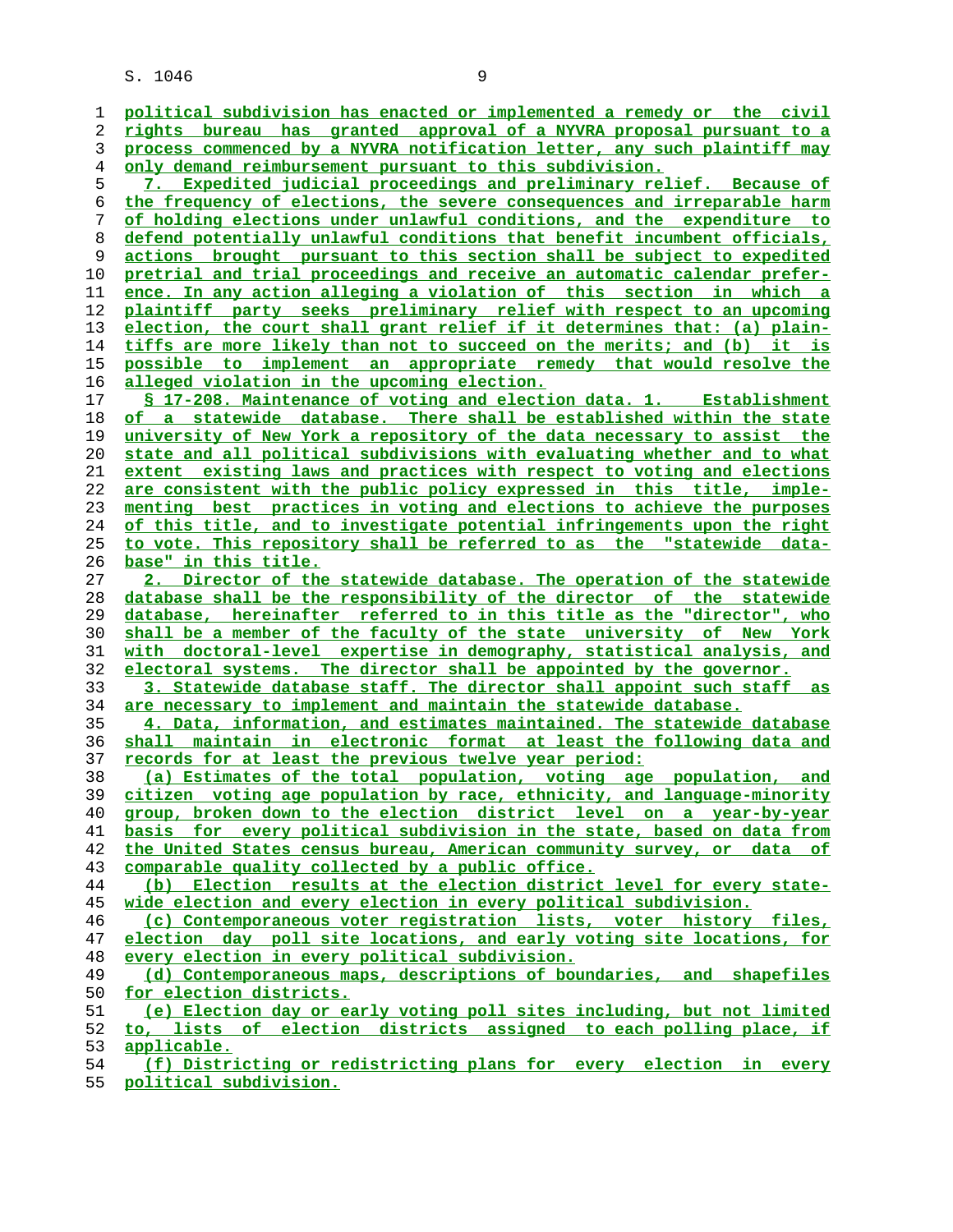| 1  | (q) Any other data that the director deems advisable to maintain in      |
|----|--------------------------------------------------------------------------|
| 2  | furtherance of the purposes of this title.                               |
| 3  | 5. Public availability of data. Except for any data, information, or     |
| 4  | estimates that identifies individual voters, the data, information, and  |
| 5  | estimates maintained by the statewide database shall be posted online    |
| 6  | and made available to the public at no cost.                             |
| 7  | 6. Data on race, ethnicity, and language-minority groups. The state-     |
| 8  | wide database shall prepare any estimates made pursuant to this section  |
| 9  | by applying the most advanced, peer-reviewed, and validated methodol-    |
| 10 |                                                                          |
|    | <u>ogies.</u>                                                            |
| 11 | 7. Calculation and publication of political subdivisions required to     |
| 12 | provide assistance to language-minority groups. On or before February    |
| 13 | twenty-eighth, two thousand twenty-three and every third year thereaft-  |
| 14 | er, the statewide database shall publish on its web site and transmit to |
| 15 | the state board of elections for dissemination to the county boards of   |
| 16 | elections and for the state education department a list of political     |
| 17 | subdivisions required pursuant to this section to provide assistance to  |
| 18 | members of language-minority groups and each language in which those     |
| 19 | political subdivisions are required to provide assistance. The boards of |
| 20 | elections shall transmit the list described herein to all political      |
| 21 | subdivisions within their jurisdiction.                                  |
| 22 | 8. Duty to send data and information to statewide database. Upon the     |
| 23 | certification of election results and the completion of the voter histo- |
| 24 | ry file after each election, each election authority shall transmit      |
|    | copies of: (a) election results at the election district level; (b)      |
| 25 |                                                                          |
| 26 | contemporaneous voter registration lists; (c) voter history files; (d)   |
| 27 | maps, descriptions, and shapefiles for election districts; and (e) lists |
| 28 | of election day poll site and early voting sites and lists, shapefiles,  |
| 29 | or descriptions of the election districts assigned to each election day  |
| 30 | poll site or early voting site. As used in this subdivision, the term    |
| 31 | "election authority" refers to the agency primarily responsible for      |
| 32 | maintaining the records listed in subdivision four of this section and   |
| 33 | include any board of election, as well as general purpose local govern-  |
| 34 | ments or special purpose local governments that administer their own     |
| 35 | elections or maintain their own voting and election records.             |
| 36 | 9. Technical assistance to political subdivisions. Staff at the state-   |
| 37 | wide database may provide non-partisan technical assistance to political |
| 38 | subdivisions, scholars, and the general public seeking to<br>use the     |
| 39 | resources of the statewide database.                                     |
| 40 | 10. Presumption of validity. The data, information, and estimates        |
| 41 | maintained by the statewide database shall be granted a rebuttable       |
| 42 | presumption of validity by any court concerning any claim brought pursu- |
| 43 | ant to this title.                                                       |
|    | § 17-210. Assistance for language-minority groups. 1. Political subdi-   |
| 44 |                                                                          |
| 45 | visions required to provide language assistance. A board of elections or |
| 46 | a political subdivision that administers elections shall provide         |
| 47 | language-related assistance in voting and elections to a language-minor- |
| 48 | ity group in a political subdivision if the director determines, based   |
| 49 | on data from the American community survey, or data of comparable quali- |
| 50 | ty collected by a public office, that:                                   |
| 51 | (a) more than two percent of the citizens of voting age of a political   |
| 52 | subdivision are members of a single language-minority group and speak    |
| 53 | English "less than very well" according to the American community        |
| 54 | survey;                                                                  |
| 55 | (b) more than four thousand of the citizens of voting age of such        |
| 56 | political subdivision are members of a single language-minority group    |
|    |                                                                          |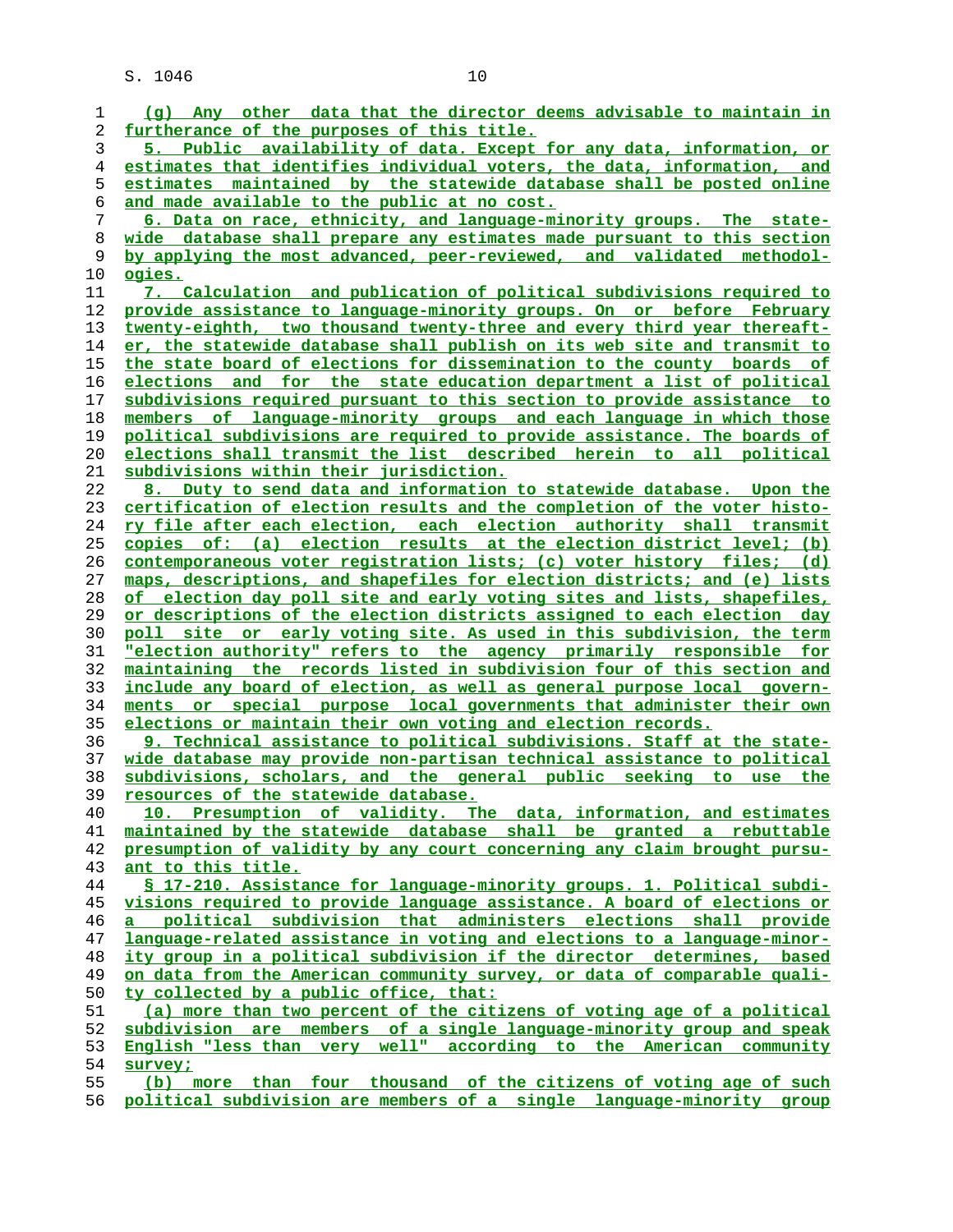| 1        | and speak English "less than very well" according to the American commu-                                                                           |
|----------|----------------------------------------------------------------------------------------------------------------------------------------------------|
| 2        | nity survey; or                                                                                                                                    |
| 3        | (c) in the case of a political subdivision that contains all or any                                                                                |
| 4        | part of a Native American reservation, more than two percent of the                                                                                |
| 5        | Native American citizens of voting age within the Native American reser-                                                                           |
| 6        | vation are members of a single language-minority group and speak English                                                                           |
| 7        | "less than very well" according to the American community survey. For                                                                              |
| 8        | the purposes of this paragraph, "Native American" is defined to include                                                                            |
| 9        | any persons recognized by the United States census bureau or New York as                                                                           |
| 10       | <u> "American Indian" or "Alaska Native".</u>                                                                                                      |
| 11       | 2. Language assistance to be provided. When the director determines                                                                                |
| 12       | that a board of elections or political subdivision shall provide                                                                                   |
| 13       | language assistance to a particular minority group, such board of                                                                                  |
| 14       | elections or political subdivision shall provide voting materials in the                                                                           |
| 15       | covered language of an equal quality of the corresponding English                                                                                  |
| 16       | language materials, including registration or voting notices, forms,                                                                               |
| 17       | instructions, assistance, or other materials or information relating to                                                                            |
| 18       | the electoral process, including ballots. Whenever any such board of                                                                               |
| 19       | <u>elections or political subdivision provides any registration or voting</u>                                                                      |
| 20       | <u>notices, forms, instructions, assistance, or other materials or informa-</u>                                                                    |
| 21       | <u>tion relating to the electoral process, including ballots, in a covered</u>                                                                     |
| 22       | political subdivision, it shall provide them in the language of the                                                                                |
| 23       | applicable minority group as well as in the English language, provided                                                                             |
| 24       | that where the language of the applicable minority group is oral or                                                                                |
| 25       | unwritten or in the case of some American Indians, if the predominant                                                                              |
| 26       | language is historically unwritten, the board of elections or political                                                                            |
| 27       | subdivision is only required to furnish oral instructions, assistance,                                                                             |
| 28       | or other information relating to registration and voting.                                                                                          |
| 29       | 3. Action for declaratory judgment for English-only voting materials.                                                                              |
| 30       | A board of elections or political subdivision that shall provide                                                                                   |
| 31       | language assistance to a particular minority group, which seeks to                                                                                 |
| 32       | provide English-only materials notwithstanding the determination of the                                                                            |
| 33       | director, may file an action against the state for a declaratory judg-                                                                             |
| 34       | ment permitting such provision. The court shall grant the requested                                                                                |
| 35       | <u>relief if it finds that the determination of the director was unreason-</u>                                                                     |
| 36       | able or an abuse of discretion.                                                                                                                    |
| 37       | § 17-212. Preclearance. 1. Preclearance. To ensure that the right to                                                                               |
| 38       | vote is not denied or abridged on account of race, ethnicity, or                                                                                   |
| 39       | language-minority group, as a result of the enactment or implementation                                                                            |
| 40       | of a covered policy, as defined in subdivision two of this section,                                                                                |
| 41       | after the effective date of this section, the enactment or implementa-                                                                             |
| 42       | tion of a covered policy by a covered entity, as defined in subdivision                                                                            |
| 43       | three of this section, shall be subject to preclearance by the civil                                                                               |
| 44       | rights bureau or by a designated court as set forth in this section.                                                                               |
| 45       | 2. Covered policies. A "covered policy" shall include any new or modi-<br>fied voting qualification, prerequisite to voting, law, ordinance, stan- |
| 46<br>47 | dard, practice, procedure, requlation, or policy concerning any of the                                                                             |
| 48       | following topics:                                                                                                                                  |
| 49       | (a) Districting or redistricting;                                                                                                                  |
| 50       | (b) Method of election;                                                                                                                            |
| 51       | (c) Form of government;                                                                                                                            |
| 52       | (d) Annexation of a political subdivision;                                                                                                         |
| 53       | (e) Incorporation of a political subdivision;                                                                                                      |
| 54       | (f) Consolidation or division of political subdivisions;                                                                                           |
| 55       | (q) Removal of voters from enrollment lists or other list maintenance                                                                              |
| 56       | activities;                                                                                                                                        |
|          |                                                                                                                                                    |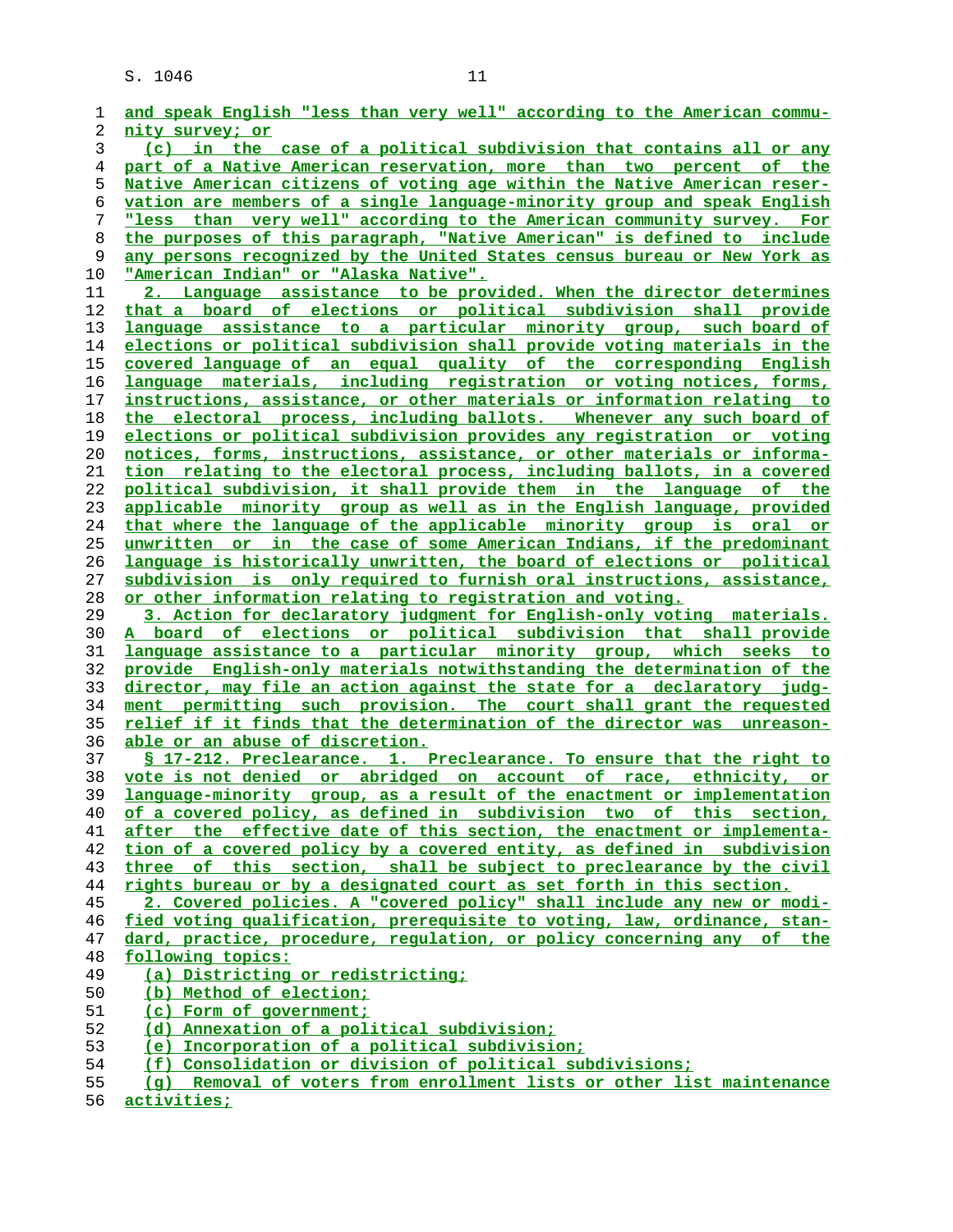| 1  | (h) Number, location, or hours of any election day or early voting       |
|----|--------------------------------------------------------------------------|
| 2  | poll site;                                                               |
| 3  | Dates of elections and the election calendar, except with respect<br>(i) |
|    |                                                                          |
| 4  | <u>to special elections;</u>                                             |
| 5  | (i) Registration of voters;                                              |
| б  | (k) Assignment of election districts to election day or early voting     |
| 7  | poll sites;                                                              |
| 8  | (1) Assistance offered to members of a language-minority group;          |
|    |                                                                          |
| 9  | (m) Changes to the governmental powers of elected officials; and         |
| 10 | (n) The civil rights bureau may designate additional topics for inclu-   |
| 11 | sion in this list pursuant to a rule promulgated under the state admin-  |
| 12 | istrative procedure act, if it determines that a new or modified voting  |
| 13 | qualification, prerequisite to voting, law, ordinance, standard, prac-   |
|    |                                                                          |
| 14 | tice, procedure, regulation, or policy concerning such topics may have   |
| 15 | the effect of denying or abridging the right to vote on account of race, |
| 16 | ethnicity, or language-minority group.                                   |
| 17 | 3. Covered entity. A "covered entity" shall include: (a) any political   |
| 18 | subdivision which, within the previous twenty-five years, has become     |
|    |                                                                          |
| 19 | subject to a court order or government enforcement action based upon a   |
| 20 | finding of any violation of this title, the federal voting rights act,   |
| 21 | the fifteenth amendment to the United States constitution, or a voting-  |
| 22 | related violation of the fourteenth amendment to the United States       |
| 23 | constitution; (b) any political subdivision which, within the previous   |
|    |                                                                          |
| 24 | five years, has failed to comply with its obligations to provide data or |
| 25 | information to the statewide database, as stated in section 17-208 of    |
| 26 | this title; (c) any political subdivision which, within the previous     |
| 27 | twenty-five years, has become subject to at least three court orders or  |
| 28 | government enforcement actions based upon a finding of any violation of  |
| 29 |                                                                          |
|    |                                                                          |
|    | any state or federal civil rights law or the fourteenth amendment to the |
| 30 | United States constitution concerning discrimination against members of  |
| 31 | a protected class; (d) any county in which, based on data provided by    |
| 32 | the division of criminal justice services, the combined misdemeanor and  |
|    |                                                                          |
| 33 | felony arrest rate of members of any protected class consisting of at    |
| 34 | least ten thousand citizens of voting age or whose members comprise at   |
| 35 | least ten percent of the citizen voting age population of the county,    |
| 36 | exceeds that of the citizen voting age population of the county as a     |
| 37 | whole by at least twenty percent at any point within the previous ten    |
| 38 |                                                                          |
|    | years; or (e) any political subdivision in which, based on data made     |
| 39 | available by the United States census, the dissimilarity index of any    |
| 40 | protected class consisting of at least twenty-five thousand citizens of  |
| 41 | voting age or whose members comprise at least ten percent of the citizen |
| 42 | voting age population of the political subdivision, is in excess of      |
| 43 | fifty with respect to non-Hispanic white citizens of voting age within   |
| 44 | the political subdivision at any point within the previous ten years. If |
|    |                                                                          |
| 45 | any covered entity is a political subdivision in which a board of        |
| 46 | elections has been established, that board of elections shall also be    |
| 47 | deemed a covered entity. If any political subdivision in which a board   |
| 48 | of elections has been established contains a covered entity fully within |
| 49 | its borders, that political subdivision and that board of elections      |
| 50 |                                                                          |
|    | shall both be deemed a covered entity.                                   |
| 51 | 4. Preclearance by civil rights bureau. A covered entity may obtain      |
| 52 | preclearance for a covered policy from the civil rights bureau pursuant  |
| 53 | to the following process:                                                |
| 54 | (a) The covered entity shall submit the covered policy in writing to     |
| 55 | the civil rights bureau of the office of the attorney general. If the    |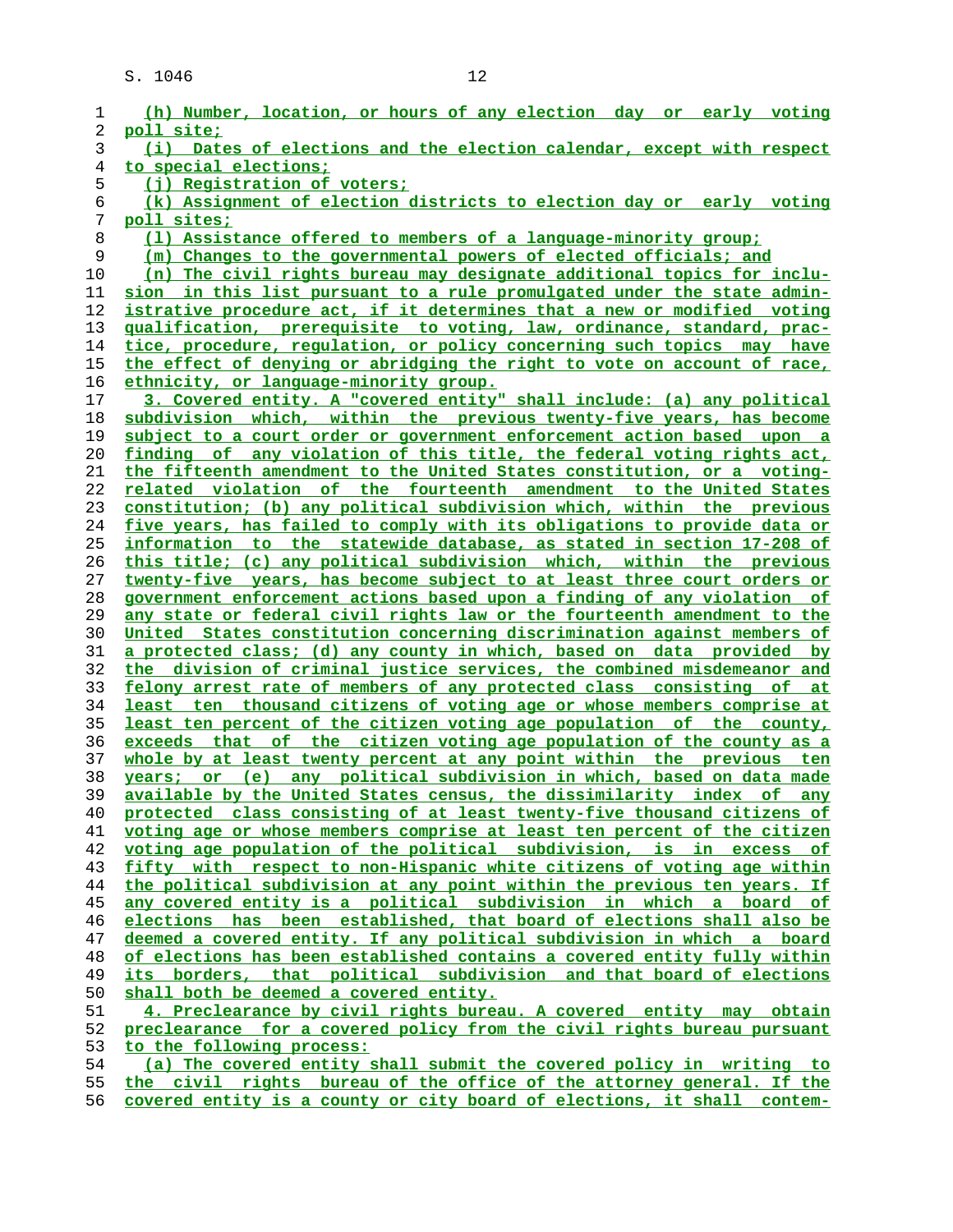| 1        | poraneously provide a copy of the covered policy to the state board of                                                                    |
|----------|-------------------------------------------------------------------------------------------------------------------------------------------|
| 2        | elections.                                                                                                                                |
| 3        | (b) The civil rights bureau shall grant or deny preclearance within                                                                       |
| 4        | the following time periods:                                                                                                               |
| 5        | (i) For any covered policy concerning the designation of poll sites or                                                                    |
| 6        | the assignment of election districts to poll sites, whether for election                                                                  |
| 7        | day or early voting, the civil rights bureau shall grant or deny                                                                          |
| 8        | preclearance within thirty days following the receipt of submission. If                                                                   |
| 9        | the civil rights bureau grants preclearance, it may, in its discretion,                                                                   |
| 10       | designate preclearance as "preliminary" in which case the civil rights                                                                    |
| 11       | bureau may deny preclearance within sixty days following the receipt of                                                                   |
| 12<br>13 | submission of the covered policy.<br>(ii) For any other covered policy, the civil rights bureau shall grant                               |
|          |                                                                                                                                           |
| 14<br>15 | or deny preclearance within sixty days following the receipt of                                                                           |
| 16       | submission of the covered policy.                                                                                                         |
| 17       | (iii) For any covered policy concerning the establishment of a<br>district-based or alternative method of election, districting or redis- |
| 18       | tricting plans, or a change to the form of government of a political                                                                      |
| 19       | subdivision, the civil rights bureau may invoke up to two extensions of                                                                   |
| 20       |                                                                                                                                           |
| 21       | ninety days.<br>(c) The civil rights bureau shall grant preclearance only if it deter-                                                    |
| 22       | mines that the covered policy will not diminish the ability of minority                                                                   |
| 23       | groups to participate in the political process and to elect their                                                                         |
| 24       | preferred candidates to office. If the civil rights bureau grants                                                                         |
| 25       | preclearance, the covered entity may enact or implement the covered                                                                       |
| 26       | policy immediately.                                                                                                                       |
| 27       | (d) If the civil rights bureau denies preclearance, the civil rights                                                                      |
| 28       | bureau shall interpose objections explaining its basis and the covered                                                                    |
| 29       | policy shall not be enacted or implemented.                                                                                               |
| 30       | (e) If the civil rights bureau fails to respond within the time for                                                                       |
| 31       | response as established in this section, the covered policy shall be                                                                      |
| 32       | deemed precleared and the covered entity may enact or implement the                                                                       |
| 33       | covered policy.                                                                                                                           |
| 34       | (f) Appeal of any denial by the civil rights bureau may be heard in                                                                       |
| 35       | the supreme court for the county of New York, from which appeal may be                                                                    |
| 36       | taken according to the ordinary rules of appellate procedure. Due to the                                                                  |
| 37       | frequency and urgency of elections, actions brought pursuant to this                                                                      |
| 38       | section shall be subject to expedited pretrial and trial proceedings and                                                                  |
| 39       | receive an automatic calendar preference on appeal.                                                                                       |
| 40       | (q) The civil rights bureau may promulgate such rules and regulations                                                                     |
| 41       | pursuant to the state administrative procedure act as are necessary to                                                                    |
| 42       | effectuate the purposes of this subdivision.                                                                                              |
| 43       | 5. Preclearance by a designated court. A covered entity may obtain                                                                        |
| 44       | preclearance for a covered policy from a court pursuant to the following                                                                  |
| 45       | process:                                                                                                                                  |
| 46       | (a) The covered entity shall submit the covered policy in writing to                                                                      |
| 47       | the following designated court in the judicial department within which                                                                    |
| 48       | the covered entity is located: (i) first judicial department: New York                                                                    |
| 49       | county; (ii) second judicial department: Westchester county; (iii)                                                                        |
| 50       | third judicial department: Albany county; and (iv) fourth judicial                                                                        |
| 51       | department: Erie county. If the covered entity is a county or city                                                                        |
| 52       | board of elections, it shall contemporaneously provide a copy of the                                                                      |
| 53       | covered policy to the state board of elections.                                                                                           |
| 54       | (b) The covered entity shall contemporaneously provide a copy of the                                                                      |
| 55       | covered policy to the civil rights bureau. The failure of the covered                                                                     |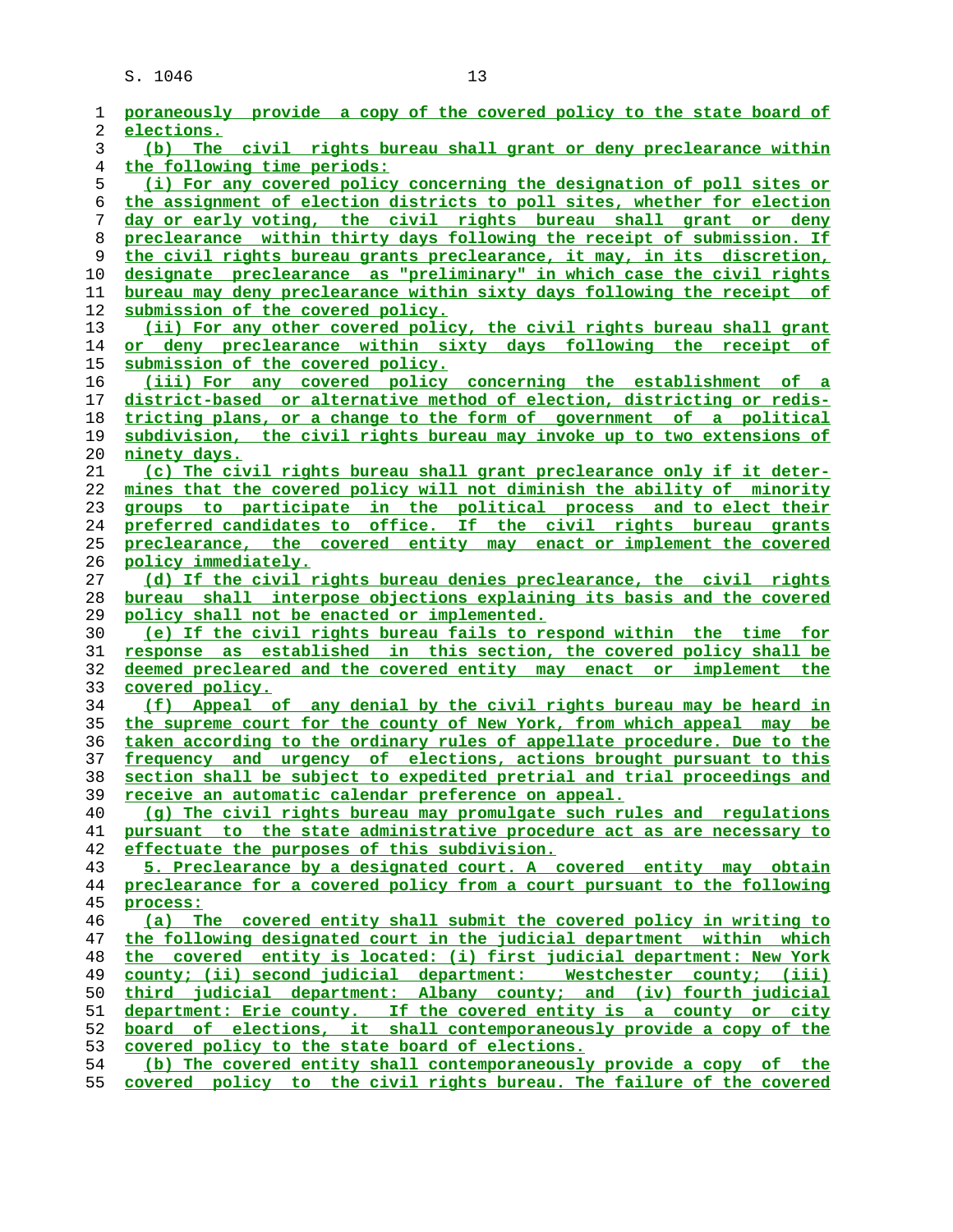| 1              | entity to provide a copy of the covered policy to the civil rights       |
|----------------|--------------------------------------------------------------------------|
| 2              | bureau will result in an automatic denial of preclearance.               |
| 3              | The court shall grant or deny preclearance within sixty days<br>(c)      |
| $\overline{4}$ | following the receipt of submission of the covered policy.               |
| 5              | (d) The court shall grant preclearance only if it determines that the    |
| 6              | covered policy will not diminish the ability of minority groups to       |
|                |                                                                          |
| 7              | participate in the political process and to elect their preferred candi- |
| 8              | dates to office. If the court grants preclearance, the covered entity    |
| 9              | may enact or implement the covered policy immediately.                   |
| 10             | (e) If the court denies preclearance, or fails to respond within sixty   |
| 11             | days, the covered policy shall not be enacted or implemented.            |
| 12             | (f) Appeal of any denial may be taken according to the ordinary rules    |
| 13             | of appellate procedure. Due to the frequency and urgency of elections,   |
| 14             | actions brought pursuant to this section shall be subject to expedited   |
| 15             | pretrial and trial proceedings and receive an automatic calendar prefer- |
| 16             | ence on appeal.                                                          |
| 17             | 6. Failure to seek or obtain preclearance. If any covered entity         |
| 18             | enacts or implements a covered policy without seeking preclearance       |
| 19             | pursuant to this section, or enacts or implements a covered policy       |
| 20             | notwithstanding the denial of preclearance, either the civil rights      |
| 21             | bureau or any other party with standing to bring an action under this    |
|                |                                                                          |
| 22             | title may bring an action to enjoin the covered policy and to seek sanc- |
| 23             | tions against the political subdivision and officials in violation.      |
| 24             | § 17-214. Right of action against voter intimidation, deception or       |
| 25             | obstruction. 1. No person, whether acting under color of law or other-   |
| 26             | wise, may engage in acts of intimidation, deception, or obstruction that |
| 27             | affects the right of voters to access the elective franchise. A          |
| 28             | violation of this subdivision shall be:                                  |
| 29             | (a) established if a person uses or threatens to use any force,          |
| 30             | violence, restraint, abduction or duress, or inflicts or threatens to    |
| 31             | inflict any injury, damage, harm or loss, or in any other manner prac-   |
| 32             | tices intimidation that causes or will reasonably have the effect of     |
| 33             | causing any person to vote or refrain from voting in general or for or   |
| 34             | against any particular person or for or against any proposition submit-  |
| 35             | ted to voters at such election; to place or refrain from placing their   |
| 36             | name upon a registry of voters; or to request or refrain from requesting |
| 37             | an absentee ballot; or                                                   |
| 38             | (b) established if a person uses any deceptive or fraudulent device,     |
| 39             | contrivance or communication, that impedes, prevents or otherwise inter- |
|                |                                                                          |
| 40             | feres with the free exercise of the elective franchise by any person, or |
| 41             | that causes or will reasonably have the effect of causing any person to  |
| 42             | vote or refrain from voting in general or for or against any particular  |
| 43             | person or for or against any proposition submitted to voters at such     |
| 44             | election; to place or refrain from placing their name upon a registry of |
| 45             | voters; or to request or refrain from requesting an absentee ballot; or  |
| 46             | (c) established if a person obstructs, impedes, or otherwise inter-      |
| 47             | feres with access to any polling place or elections office, or           |
| 48             | obstructs, impedes, or otherwise interferes with any voter in any manner |
| 49             | that causes or will reasonably have the effect of causing any delay in   |
| 50             | voting or the voting process, including the canvassing and tabulation of |
| 51             | ballots.                                                                 |
| 52             | 2. Standing. Any aggrieved persons, organization whose membership        |
| 53             | includes or is likely to include aggrieved persons, organization whose   |
| 54             | mission would be frustrated by a violation of this section, organization |
| 55             | that would expend resources in order to fulfill its mission as a result  |
| 56             | of a violation of this section, or the attorney general may file an      |
|                |                                                                          |